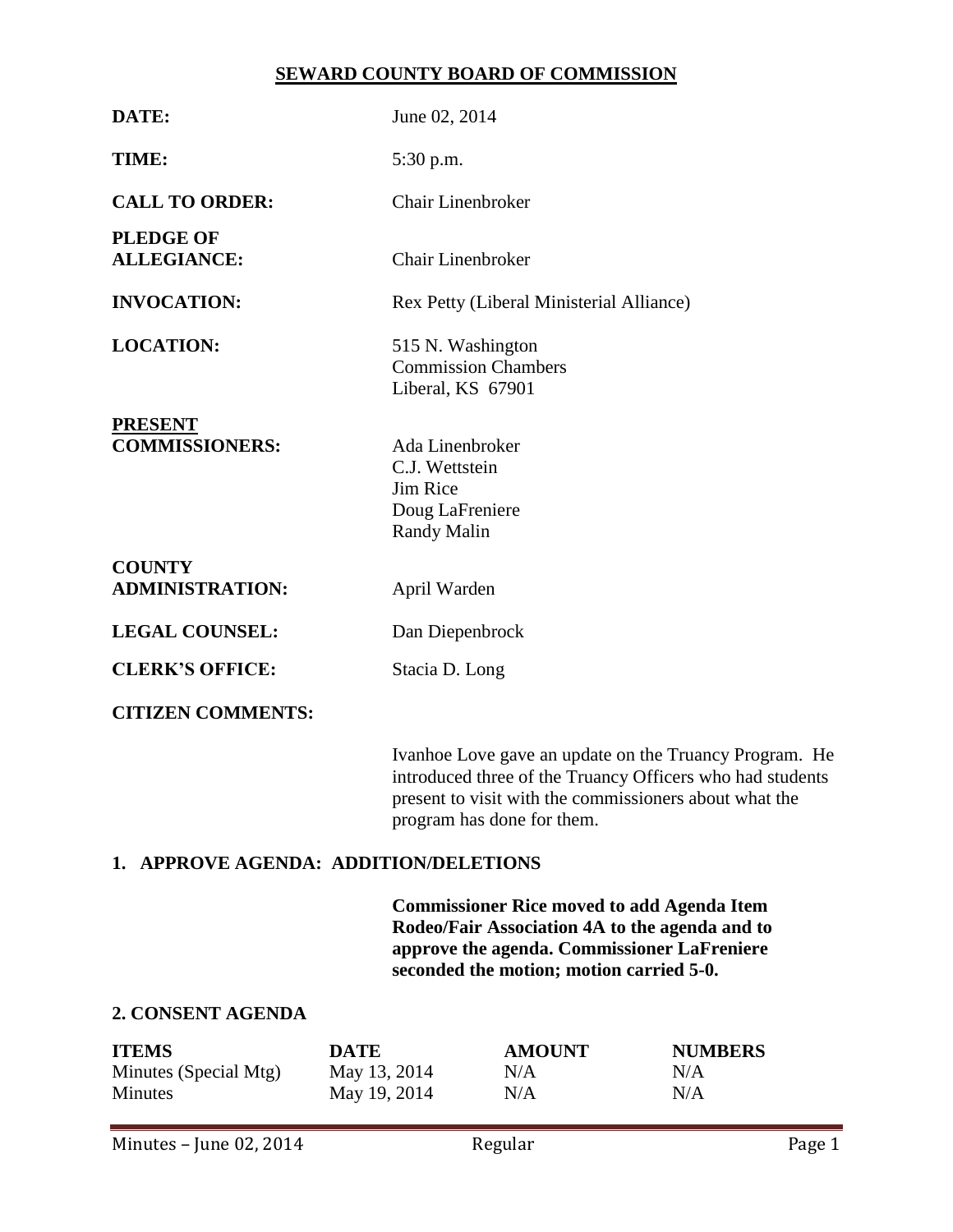| Payroll                 | May 12, 2014  | \$299,411.47 | N/A           |
|-------------------------|---------------|--------------|---------------|
| Payroll (Sage/OK)       | May 12, 2014  | \$19,938.19  | N/A           |
| Vouchers                | June 02, 2014 | \$267,247.26 | 156957-157169 |
| Abates                  | June 02, 2014 | 7,512.54     | N/A           |
| Escapes                 | June 02, 2014 | 747.04       | N/A           |
| <b>Crossing Permits</b> | June 02, 2014 | N/A          | $14 - 18$     |

# **REQUISITIONS**

| <b>DEPARTMENT</b> | <b>ITEM</b>                       | <b>VENDOR</b>    | <b>AMOUNT</b> | <b>LINE ITEM</b> |
|-------------------|-----------------------------------|------------------|---------------|------------------|
| <b>County</b>     |                                   |                  |               |                  |
| Technology        | $(4)$ Computers/App               | <b>HP</b> Direct | \$6,803.55    | 4-100-31166-250  |
| <b>County</b>     |                                   |                  |               |                  |
| Technology        | $(2)$ Computers/Clerk   HP Direct |                  | \$2,683.45    | 4-100-31166-250  |

**Commissioner LaFreniere moved to approve the Consent Agenda. Commissioner Malin seconded the motion; motion carried 5-0.**

### **3. NEW EMPLOYEES**

None Present

## **4. THERMAL IMAGE CAMERA**

**Commissioner LaFreniere moved to approve the purchase of a Thermal Image Camera in the amount of \$9,639.00 from Conrad Fire Equipment for the Fire Department, with funds to come out of the Rural Fire Equipment. Vice Chair Wettstein seconded the motion; motion carried 5-0.**

Mike Rice, Rural Fire chief advised that he would be seeking bids for replacement of the 2008 Vehicle in his department. He advised that they will be looking for a truck with a Utility Body because they are heavier and can store more equipment. They will be keeping the 2008 truck as a spare.

### **4A RODEO/FAIR BOARD**

Ty Lewick, Treasurer for the Seward County Five State Free Fair Association addressed concerns he had with the recent activity in trying to bring a PRCA Rodeo to Seward County. Lewick explained the displeasure of the Fair Board regarding a Commissioner and a lady named Renae who are going out and soliciting donations to put on a PRCA Rodeo, leading businesses to believe they are representatives of the Fair.

Mr. Lewick expressed the Fair Associations apprehensions with this as they have to go out in our community and raise a large amount of money to put on events at the Fair and that Commissioner Wettstein and Renae's actions is undercutting their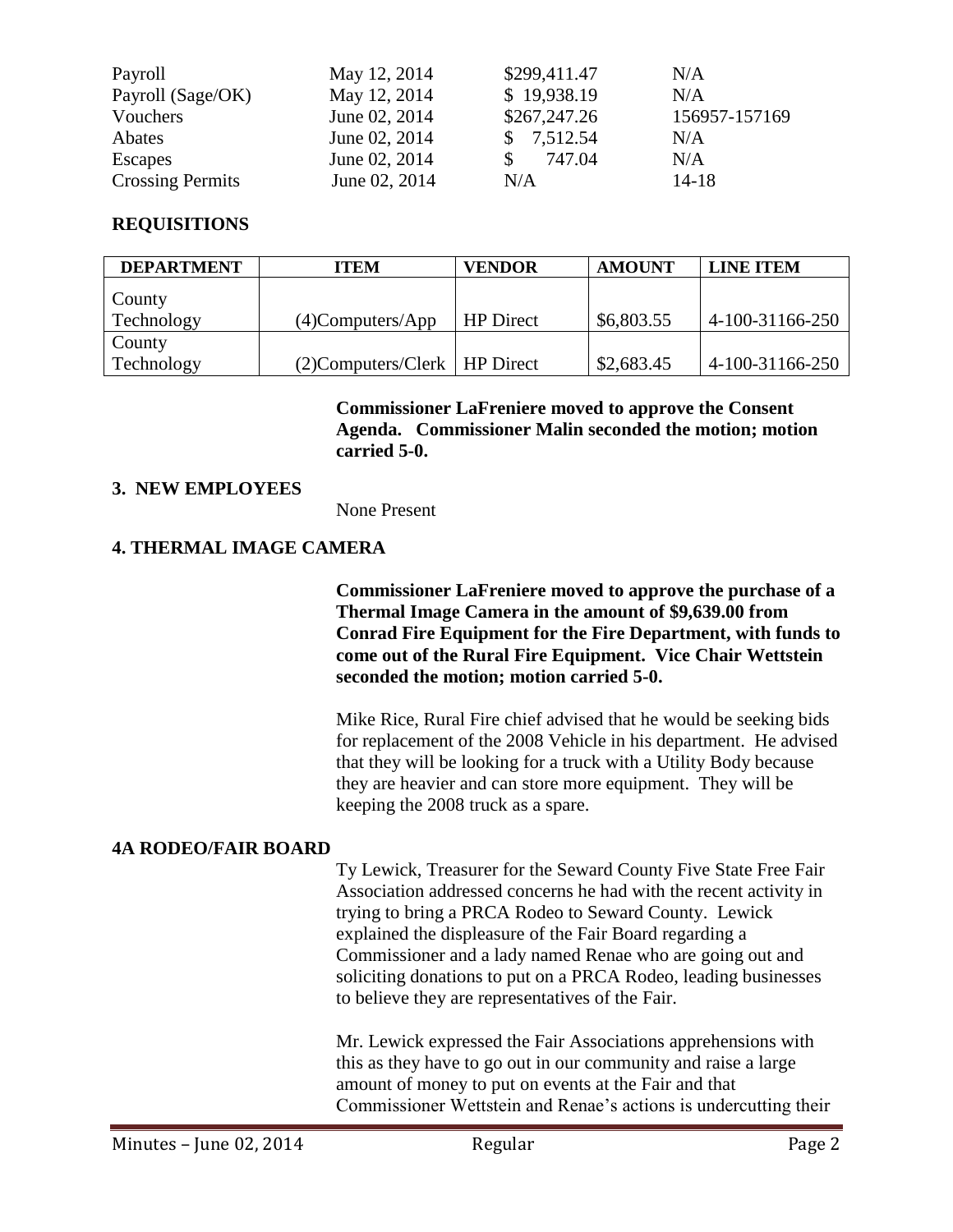fundraising and making it look like they do not know what is going on.

Lewick went on to explain that the Fair Association was interested in putting on a PRCA Rodeo, however backed out when Seward County was going to have ownership of the rodeo. Lewick stated the Fair Association felt they should have ownership of the rodeo if they were the ones going to put it on and pay for it. The Fair Association had come to the Commissioners in a prior meeting asking for additional funding to put on the Rodeo and the Commission denied their request. Lewick also explained that even if ownership with the rodeo could have been worked out, the Fair Board was running out of time to successfully get everything lined out with the rodeo and their funding had also been allocated to other events before the rodeo was presented to them as a possibility. The Fair Association is interested in the PRCA Rodeo being a part of the Fair in future years.

Commissioner Wettstein responded to Lewick's concerns stating a Rodeo Group, Limited Partnership has been formed to bring an annual PRCA Rodeo to Seward County. Wettstein stated after several attempts and scenarios presented to the Fair Association for them to put on the rodeo and the Commission deciding that the County should not put on a rodeo, about 12 individuals came together to form the Rodeo Group and bring the PRCA Rodeo to Seward County.

Wettstein continued to say the rodeo group is made up of private citizens and that only one business had been asked to make a donation, and that was the bank in which the rodeo group was opening up their checking account in. Wettstein explained that if businesses and numerous individuals are stating they have been hit up by him, Renae, or anyone in their group to solicit funds on behalf of the Fair Board, they are lying.

Wettstein explained his efforts and the efforts of the rodeo group was to simply bring a rodeo to Seward County as they see the importance of bringing local events to our community and it wasn't going to happen without their efforts and investment of their own money. Each of the 12 individuals of the rodeo group have each invested their own money.

Commissioner LaFreniere wanted to know what could be done to put an end to the allegations taking place and for everyone to work together. Mr. Lewick stated he felt there was miscommunication and the issue had been resolved.

No action was taken on this item.